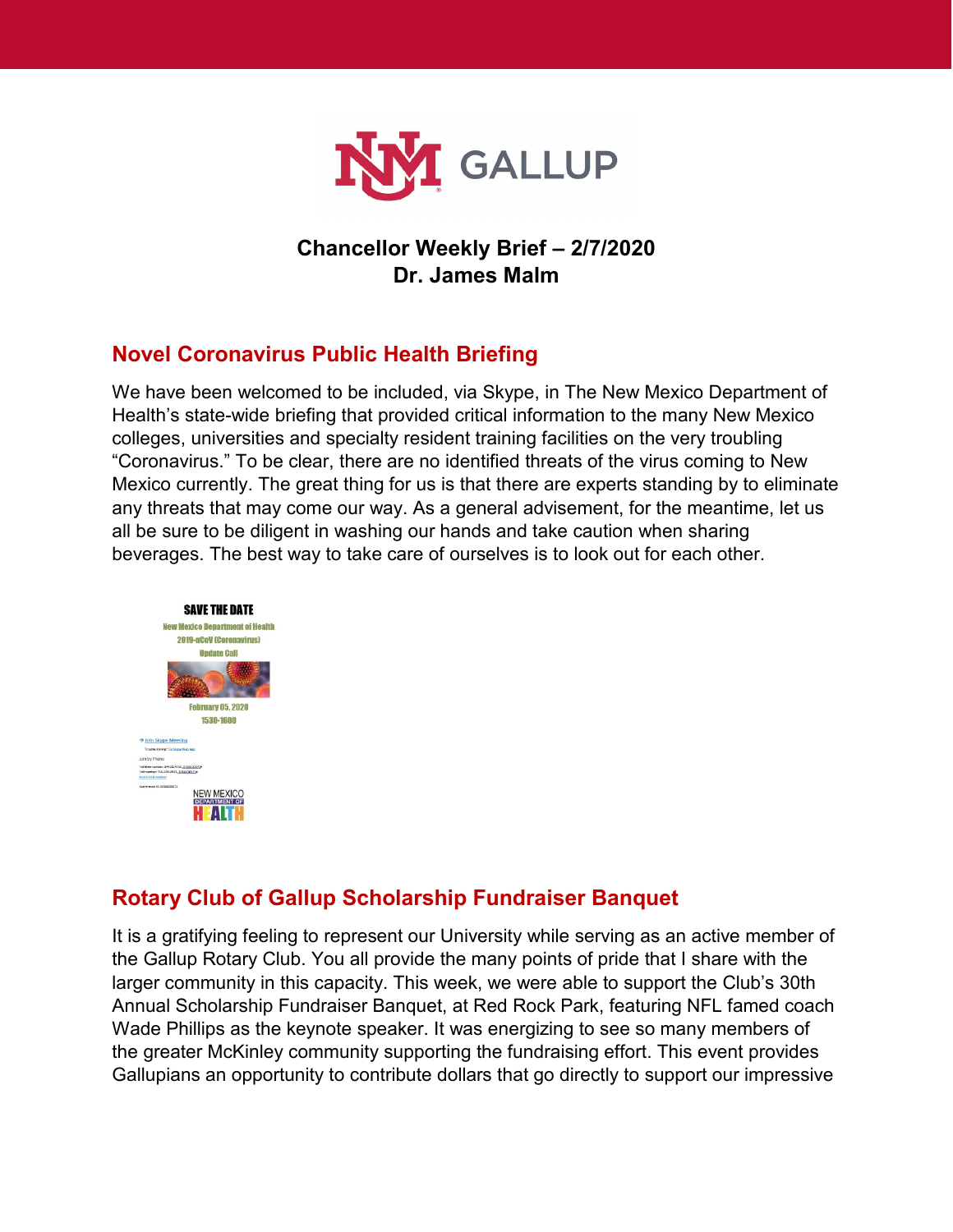number of local high students through scholarships to assist with the costs of attending the colleges and universities of their choice.





*NFL famed coach Wade Phillips sharing his Super Bowl ring to our Sr. PR Specialist Hutson Morris*

### **Lecture & Discussion Professor Dana C. Chandler: Hannah's Reparations Denied: 500 years of AmeriKKKa's Kontribution to the Black Woman/Black Man**

Many of you may have seen the fantastic artistry now being exhibited in the Ingham Chapman Gallery, or you may have seen the massive media acclaim of the presentation in honor of the Black History Month series of events at UNMG. We sincerely hope that everyone comes to visit this exhibit. There is so much value in learning through the lens of art. Though some topics are challenging, we all walk out better people for the knowledge and emotion that is exchanged.

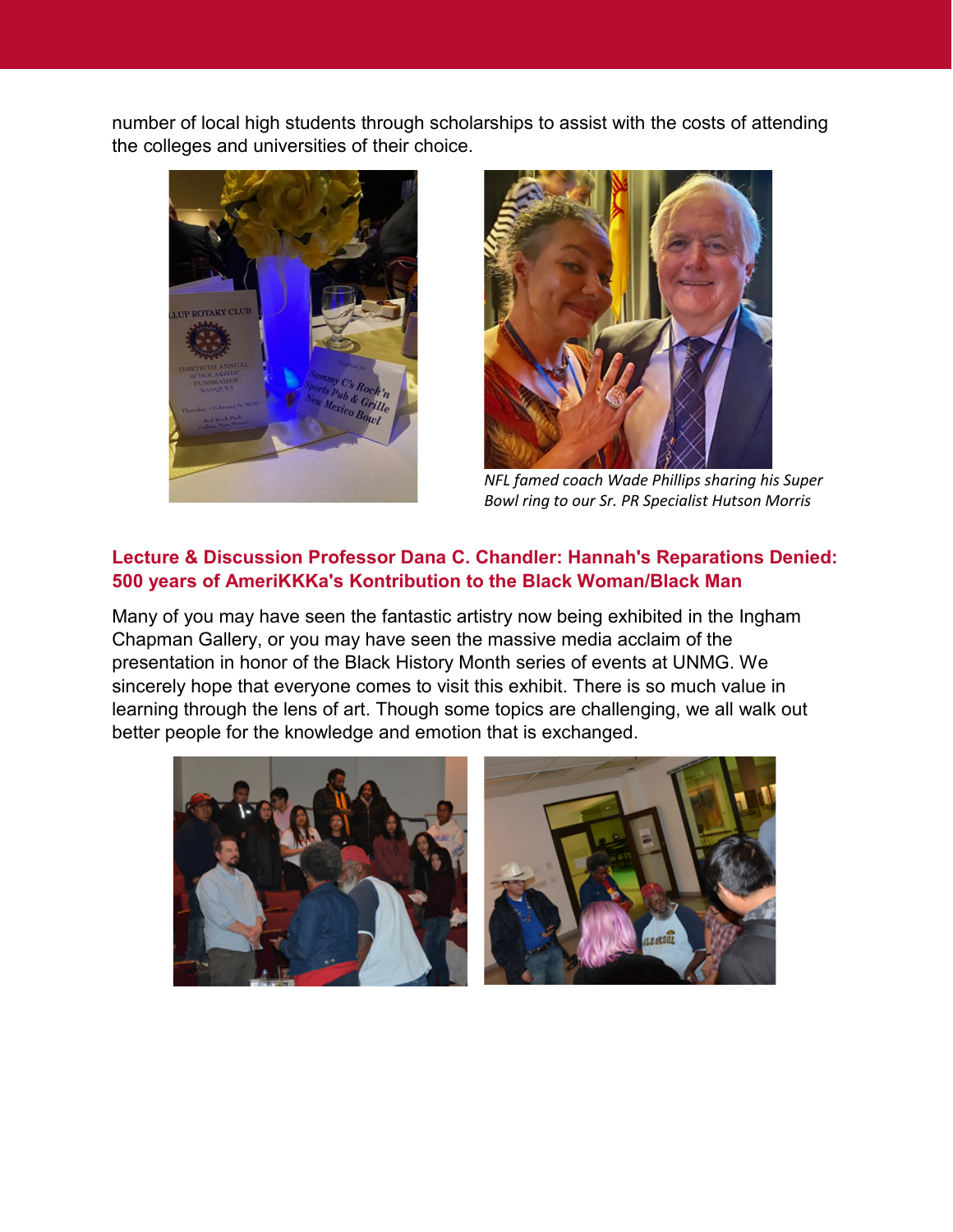

#### **A New UNMG Chancellor Email Address**

We have designated a new email address to ensure better communications between us all. After a hiatus of email broadcasts to our four listservs – UNMG Students, UNMG Faculty, UNMG Adjunct, UNMG Staff – we are now ready to reengage in the sharing of the Weekly Brief links directly. It is our hope that this communication will bolster your confidence in the work being conducted on behalf of each stakeholder at UNM Gallup and, in effect, the greater community. It also promises to be a reliable source of updates and celebratory notes about the achievements of our colleagues and students. In addition to this resource, we have committed specific "Open Office Hours" each Friday and hope you will take advantage of the opportunity. I welcome you to come meet with me to discuss your concerns and share ideas along with the several other department leaders.<https://gallup.unm.edu/chancellor/openofficehours/>

#### **Secretary of Higher Education Briefing on Middle Dollar Compromises to the Governor's Opportunity Scholarship Fund Moonshot for Higher Education**

While in State's Capitol, I had an opportunity to explore the details of House Bill 14 with my colleagues during a briefing by the Secretary of Higher Education. I highly encourage you to take the time to learn more about how this will have a profound impact. Should this bill pass, UNMG and our students will benefit by the lowering of the total cost of attendance in our provided courses. Essentially, students will be empowered to keep more money in their pockets and make their own choices to cover other expenses related to their total cost of attendance at UNMG. Take a look. I am interested in the possibility of hearing your thoughts.